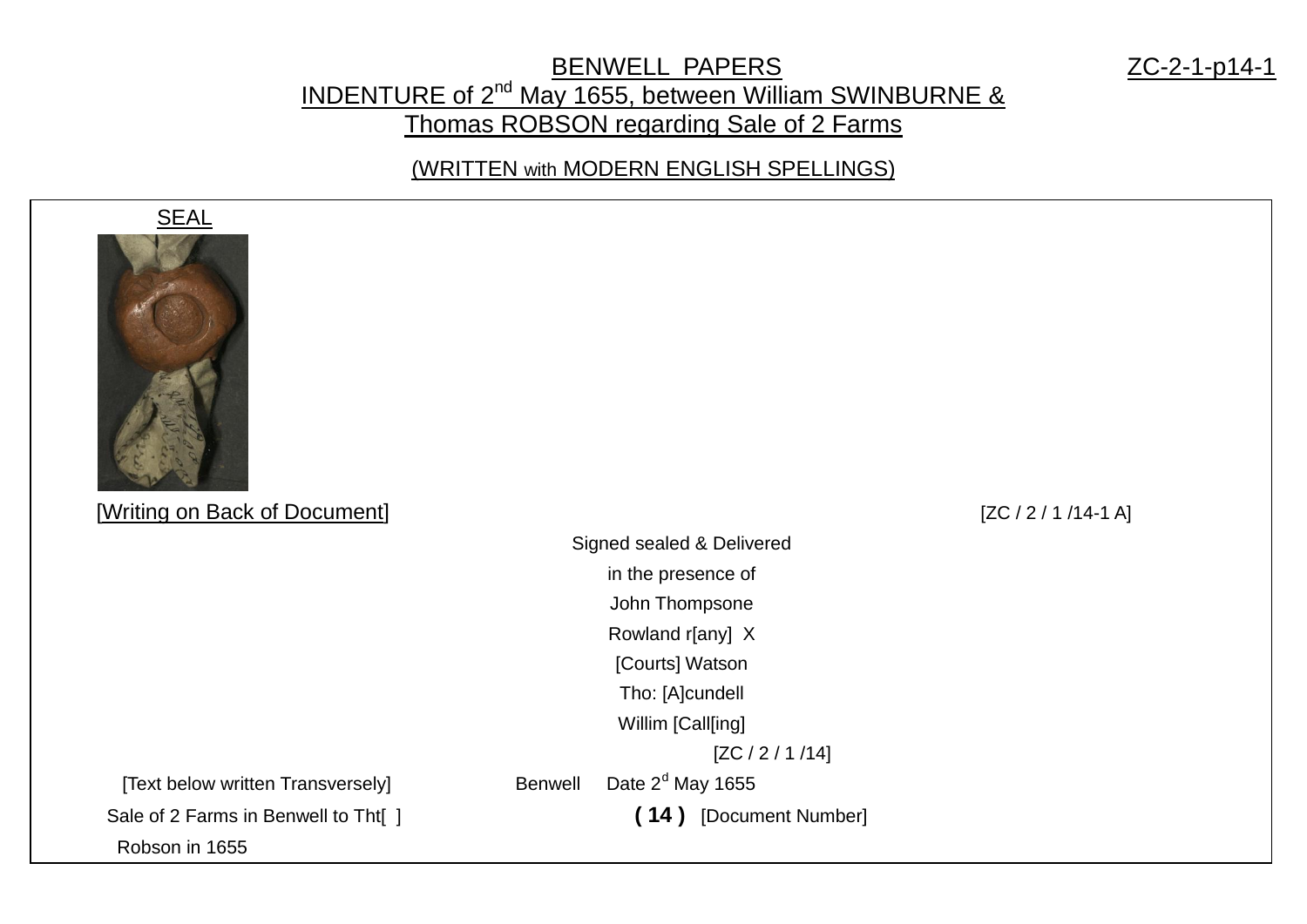| [Line<br>$N^{\circ}.$ ] | [DOCUMENT]                                                                                                                                               |
|-------------------------|----------------------------------------------------------------------------------------------------------------------------------------------------------|
| $\mathbf 1$             | This Indenture made the second Day of May In the year of our Lord God one thousand six hundred fifty and five Between William                            |
| $\overline{2}$          | $\sqrt{2}$ Swinburne of Hallywell in the County of Durham Gent on the one part And Thomas Robson of the Town and county of Newcastle upon                |
| 3                       | Tyne Haberdasher / <sup>3</sup> the other part Whereas the said William Swinburne by his Indenture bearing date the first Day of this instant month of   |
| $\overline{4}$          | May In this present / <sup>4</sup> year of our Lord God one thousand six hundred fifty and five Did give Demise grant bargain and sell unto the said     |
| 5                       | Thomas Robson his Executors / <sup>5</sup> administrator and assigns All those his Two Messuages Tenement or Freehold Farms with their                   |
| 6                       | appurtenances situated lying and being within the / <sup>6</sup> Manor and Lordship of Benwell in the County of Northumberland and also all and          |
| $\overline{7}$          | singular houses edifices buildings barns byers stables orchard Gardens / <sup>7</sup> Lands arable and not arable meadows moors pastures feedings        |
| 8                       | Commons and Common of pasture Wood under-wood, staith quarries waters fishings Mills Mill / <sup>8</sup> Dams mulkture of mills Mill rents services      |
| 9                       | Royalties privileges profit Commodities hereditament and appurtenant whatsoever to the said Two Messuages / <sup>9</sup> Tenement or Freehold            |
| 10                      | Farms or either of them or any part or parcel of them or either of them belonging or in any wise appertaining or now or at / <sup>10</sup> any time      |
|                         | heretofore held or enjoyed therewith as past parcel or member thereof or any part thereof And also all other the Land Tenement and                       |
| 11                      | hereditament / <sup>11</sup> whatsoever of him the said William Swinburne situated lying or within the Manor Lordship Town fields or Territories of      |
| 12                      | Benwell aforesaid / <sup>12</sup> or within the liberties of the same To have and hold The said Two Messuages Tenement or Freehold Farms And all and     |
| 13                      | singular other the premisses before / <sup>13</sup> by the said recited Indenture given demised granted bargained and sold or mentioned or intended to   |
| 14                      | be thereby given demised granted bargained or sold And every / <sup>14</sup> part or parcel thereof with their and every of their appurtenances unto the |
| 15                      | said Thomas Robson his Executor administrator and assign from the making / <sup>15</sup> and sealing of the said recited Indenture unto the full end and |
| 16                      | term and for and during the whole term of one month from thenceforth next and immediately following fully to / <sup>16</sup> Be completed and ended As   |
|                         | in and by the said recited Indenture it doth and may more plainly and at Large appear Now this Indenture Witness's That the said William                 |
| 17                      | $/$ <sup>17</sup> Swinburne for and in consideration of the sum of five hundred pounds of good and lawful money of England to him in hand paid by the    |
| 18                      | said Thomas Robson before the sealing and / <sup>18</sup> Delivery of these present the following and delivery of these present the receipt whereof he   |
| 19                      | the said William Swinburne doth hereby acknowledge And for diverse other good causes and / <sup>19</sup> valuable Considerations him the said William    |
| 20                      | Swinburne hereunto especially moving Has given granted bargained sold remised released and confirmed And by these present Doth / 20 give                 |
|                         | grant bargain sell remise release and confirm unto the said Thomas Robson his heirs and assigns All the said Two Messuage Tenement or                    |
| 21                      | Freehold Farm And all and singular / <sup>21</sup> other the premisses before by the said recited Indenture demised granted bargained or sold or         |
| 22                      | mentioned or intended to be to be thereby demised granted bargained or sold And every / <sup>22</sup> part and parcel thereof with their and every of    |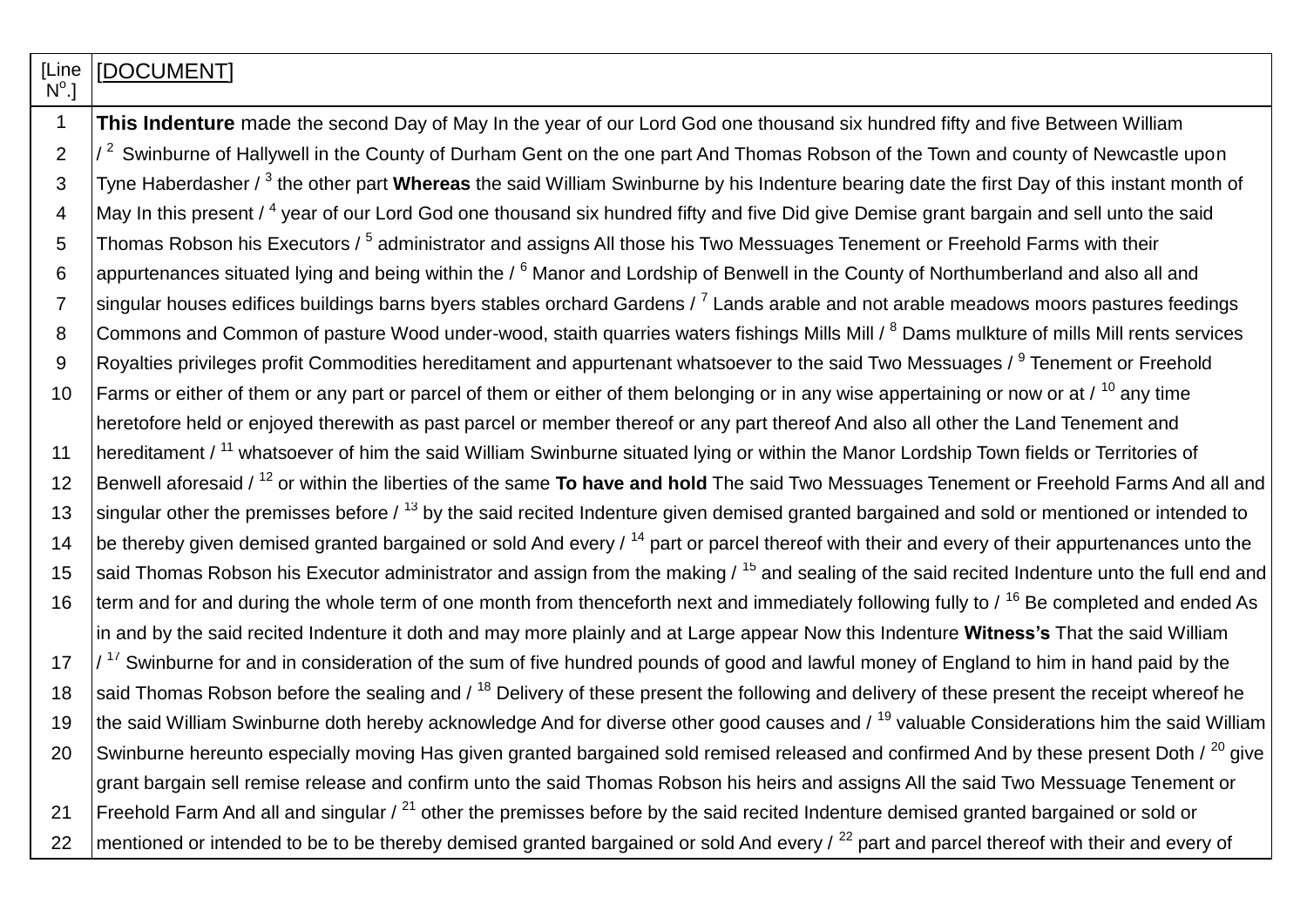23  $\,$  their appurtenance And also the Reversion and Reversions Remainder and Remainders of all and singular the said premiss /  $^{23}$  with their appurtenance And of every part and parcel thereof And also all the estate right title interest claim and demand whatsoever of him the said 24 William Swinburne his / <sup>24</sup> heirs and assign of in and to the said premisses with their appurtenance And every or any part or parcel thereof And 25 also all and singular Deed Evidences and writings  $\ell^{25}$  whatsoever touching or concerning the said granted premisses with their appurtenance 26 And every or any part or parcel thereof **To have and to hold** the said Two / <sup>26</sup> Messuage Tenement or Freehold Farms And all and singular ether the premisses before by these present given granted bargained or sold or mentioned or intended to be hereby given granted  $27$   $\frac{1}{27}$  bargained or sold And every part and parcel thereof with their and every of their appurtenance unto the said Thomas Robson his heirs and 28 assign To the only proper use and / <sup>28</sup> [behove] of him the said Thomas Robson his heirs and assigns for ever And the said William 29 Swinburne Doth hereby for himself his heirs Executors Administrators and assigns  $/29$  and every of them covenant promise grant and agree to 30 and with the said Thomas Robson his heirs and assignee and to and with every of them by these present in manner and form  $\frac{1}{20}$  following (that is to say) That it shall and may be Lawful to and for the said Thomas Robson his heirs and assigns and every of them from time to time 31 and at all times hereafter / <sup>31</sup> for ever Lawfully peaceably and quietly to have hold occupy possess, and enjoy the said Two messuage 32 Tenement or Freehold Farm And all and singular other the premiss / <sup>32</sup> before by these presents given granted bargained or sold or mentioned 33 or intended to be hereby given granted bargained or sold And every part and parcel thereof with their / 33 and every of their appurtenance without the Lawful let suite trouble hindrance molestation [division] disturbance or interruption of him the said William Swinburne his heirs 34 Executor / <sup>34</sup> Administrator or assignee or any of them or of any other person or persons whatsoever Lawfully claiming by from or under him or 35 them or any of them And That free / <sup>35</sup> from all encumbrance done by him or them or any of them **And further** That he the said William 36 Swinburne his heirs and assign and every of them shall and will from  $\beta^{36}$  time to time and at all times hereafter upon the reasonable request 37 And at the proper costs and charges in the Law of the said Thomas Robson his Heirs and assign or any of  $\frac{37}{10}$  them do make acknowledge levy suffer finish and execute or cause to be made Done acknowledge levied suffered finished and executed All and every such Lawful and  $38$  reasonable /  $^{38}$  act and acts thing and things Devises assurance and conveyances in the law whatsoever for the further better more perfect 39 and absolute assuring securing and  $\lambda^{39}$  conveying of the said granted premiss with their appurtenance And every part and parcel thereof unto 40  $\,$  the said Thomas Robson his heirs and assigns for ever Be /  $^{40}$  it by fine or fines Recovery or Recoveries Deed or Deeds Release **Confirmation** 41 And by all or any of the said ways or means or by any other way or mean whatsoever  $\ell^{41}$  As by the said Thomas Robson his heirs or assign or 42 by his their or any of their learned Counsel in the Laws shall be reasonably devised advised or required **And** It / <sup>42</sup> is hereby further

covenanted granted concluded declared and agreed upon by and between all the said parties to these present Indenture And the true intent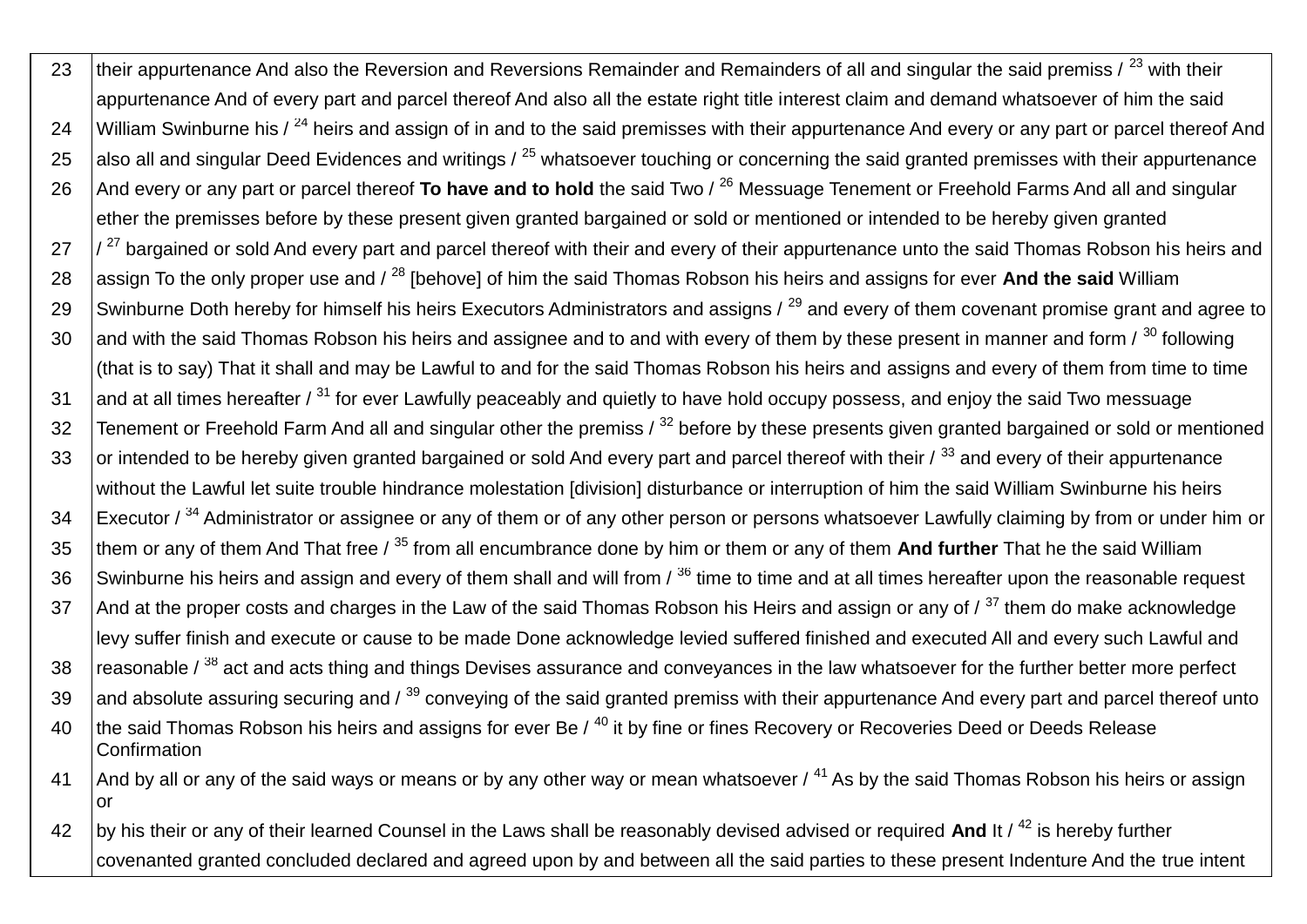| 43 | and meaning / 43 of these present And of the said parties hereunto is and are That the said fines Recoveries Deed and all other the                           |  |  |  |
|----|---------------------------------------------------------------------------------------------------------------------------------------------------------------|--|--|--|
| 44 | assurance hereafter to be had made laid suffered $/44$ or executed by and between the said parties or any of them of the premiss or any part                  |  |  |  |
| 45 | thereof And the full force execution and effect of them and every of them shall be / 45 and [infer] And Shall be adjudged and taken to be and                 |  |  |  |
| 46 | [[infer] And are hereby Declared to be and [infer] And the said bargained premisses with their appurtenance And / 46 every part and parcel                    |  |  |  |
|    | thereof Shall be and go to the use and behove of the said Thomas Robson his heirs and assigns for ever And to and for no other use intent or                  |  |  |  |
| 47 | purpose / <sup>47</sup> whatsoever <b>In Witness</b> whereof the said parties to these present Indenture have interchangeably set to their hand and seals the |  |  |  |
|    | Day and year first above written /.                                                                                                                           |  |  |  |
| 48 | $\left[ ZC / 2 / 1 / 14 / 1B \right]$<br><b>William Swinburn</b>                                                                                              |  |  |  |

# (WRITTEN with OLD ENGLISH SPELLINGS)

|                       | [Writing on Back of Document]                                                                                                     |                |                           | $[ZC / 2 / 1 / 14 - 1 A]$ |
|-----------------------|-----------------------------------------------------------------------------------------------------------------------------------|----------------|---------------------------|---------------------------|
|                       |                                                                                                                                   |                | Signed sealed & Delivered |                           |
|                       |                                                                                                                                   |                | in the presence of        |                           |
|                       |                                                                                                                                   |                | John Thompsone            |                           |
|                       |                                                                                                                                   |                | Rowland r[any] X          |                           |
|                       |                                                                                                                                   |                | [Courts] Watson           |                           |
|                       |                                                                                                                                   |                | Tho: [A]cundell           |                           |
|                       |                                                                                                                                   |                | Willim [Call[ing]         |                           |
|                       |                                                                                                                                   |                | [ZC / 2 / 1 / 14]         |                           |
|                       | [Text below written Transversely]                                                                                                 | <b>Benwell</b> | Dat $2d$ May 1655         |                           |
|                       | Sale of 2 Farms in Benwell to Tht[ ]                                                                                              |                | (14) [Document Number]    |                           |
|                       | Robson in 1655                                                                                                                    |                |                           |                           |
|                       |                                                                                                                                   |                |                           |                           |
| [Line<br>$N^{\circ}.$ | [DOCUMENT]                                                                                                                        |                |                           | [ZC / 2 / 1 / 14B]        |
| 1                     | This Indenture made the second Day of May In the yeare of our Lord God one thousand six hundred fiftye and five Betweene William  |                |                           |                           |
| $\overline{2}$        | Swinbourne of Hallywell in the County of Durham Gent on the one parte And Thomas Robson of the Towne and county of Newcastle vpon |                |                           |                           |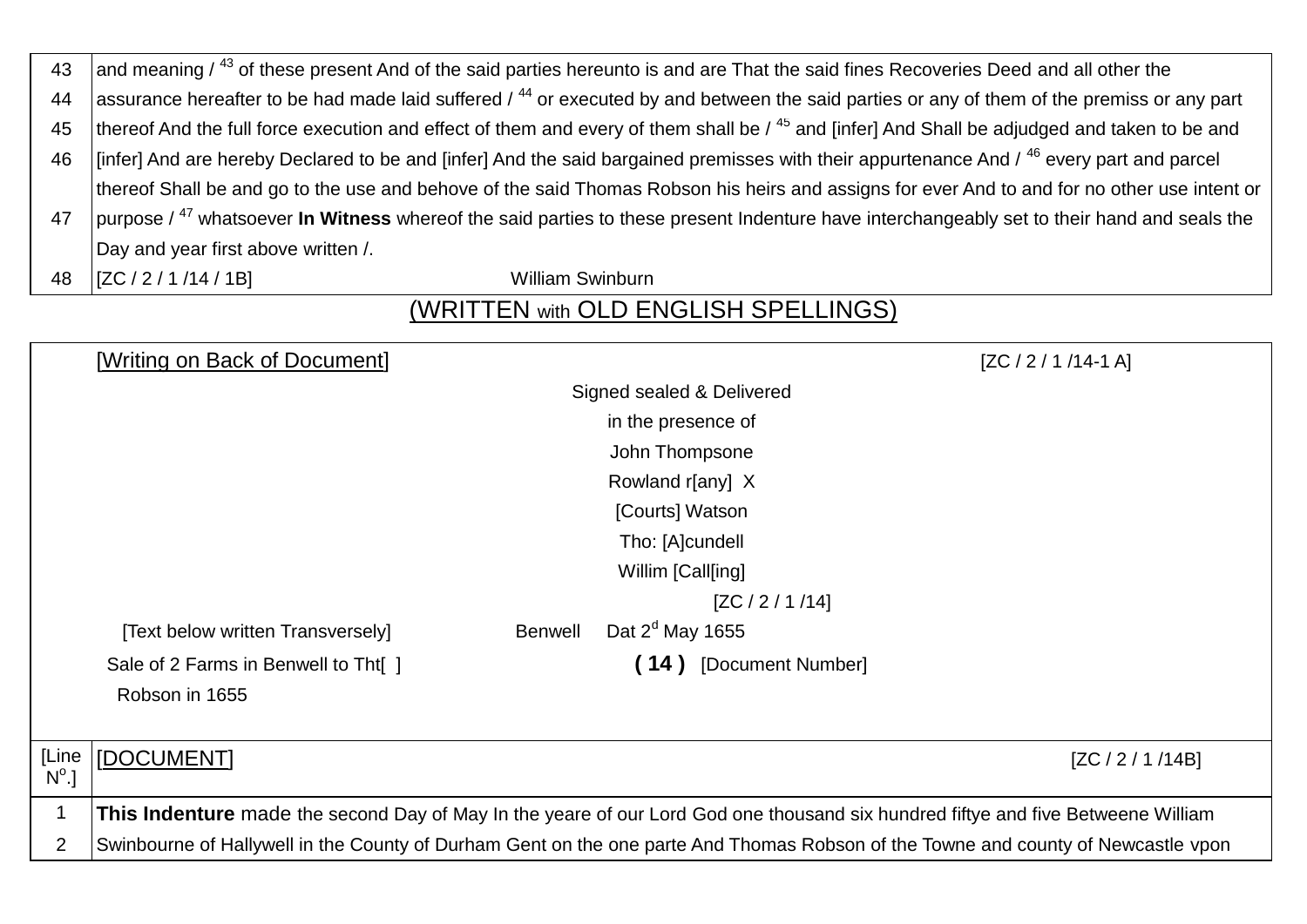#### tyne Habberdasher

- 3 the other parte **Whereas** the said William Swinbourne by his Indenture beareing date the first Day of this instant month of may In this present
- 4 yeare of our Lord God one thousand six hundred fiftye and five Did give Demise grant bargaine and sell vnto the said Thomas Robson his Executo's
- 5 administrato'e and assignes All those his Two Messuages Tenemente or Freehold Farmes with theire appurtenances scituated lyeinge and beeinge within the
- 6 Mannor and Lordshipp of Benwell in the County of Northumb'land and alsoe all and singuler houses edifices buildings barnes byers stables orcarde Gardens
- 7 Lands arable and not arable meadowes moores pastures feedings Com'ons and Com'on of pasture Woode vnderwood, staythe quarryes waters fisheings Mills Mill
- 8 Damms mulkture of mills Mill rents servises Royaltyes priviledges profitte Com'odityes hereditamente and appurtenante whatsoever to the said Two Messuages
- 9 Tenemente or Freehold Farmes or either of them or any parte or parcell of them or either of them belongeinge or in any wise appertaineinge or now or at
- 10 any time heretofore held or injoyed therewith as past parcell or member thereof or any parte thereof And alsoe all other the Lande Tenemente and hereditamente
- 11 whatsoever of him the said William Swinbourne scituated lyeinge or within the Mannor Lordshipp Towne fields or Territoryes of Benwell aforesaid
- 12 or within the libertyes of the same **To have and holde** The said Two Messuages Tenemente or Freehold Farmes And all and singuler other the premisses before
- 13 by the said recited Indenture given demised granted bargained and sold or menconed or intended to be thereby given demised granted bargained or sold And everye
- 14 parte or parcell thereof with theire and everye of theire appurtenances unto the said Thomas Robson his Executore administratore and assigne from the makeinge
- 15 and sealeinge of the said recited Indenture vnto the full end and tearme and for and dureinge the whole tearme of one month from thenceforth next and immediately followinge fully to
- 16 Be completed and ended As in and by the said recited Indenture it doth and may more plainely and at Large appeare Now this Indenture **Witnesseth** That the said William
- 17 Swinbourne for and in consideracon of the summe of five hundred pounds of good and lawfull money of England to him in hand paid by the said Thomas Robson before the sealeinge and
- 18 Deliverye of these presente the followinge and deliverye of these present the receipte whereof he the said William Swinborne doth heereby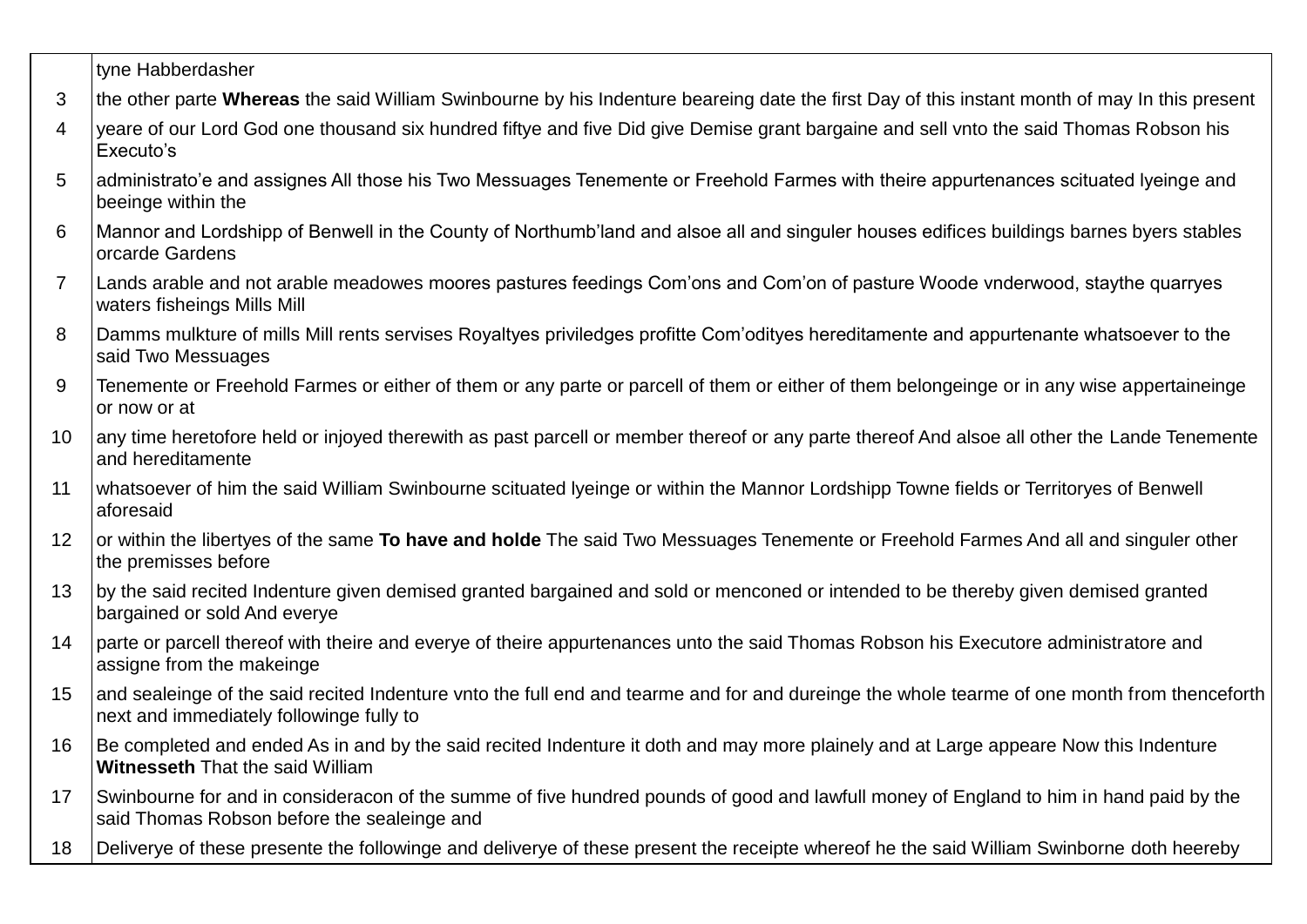|    | acknowledge And for diverse other good causes and                                                                                                                                              |
|----|------------------------------------------------------------------------------------------------------------------------------------------------------------------------------------------------|
| 19 | valuable Consideracons him the said William Swinborne heerevnto especially moveinge Hath given granted bargained sold remised released<br>and confirmed And by these presente Doth             |
| 20 | give grant bargaine sell remise release and confirme vnto the said Thomas Robson his heires and assignes All the said Two Messuage<br>Tenemente or Freehold Farme And all and singuler         |
| 21 | other the premisses before by the said recited Indenture demised granted bargained or sold or menconed or intended to be to be thereby<br>demised granted bargained or sold And everye         |
| 22 | parte and parcell thereof with theire and everye of theire appurtenancee And alsoe the Revertion and Revertions Remainder and Remainders<br>of all and singuler the said premisse              |
| 23 | with theire appurtenancee And of everye parte and parcell thereof And alsoe all the estate right title interest claime and demand whatsoever of<br>him the said William Swinbourne his         |
| 24 | heires and assigne of in and to the said premisses with theire appurtenancee And everye or any parte or parcell thereof And alsoe all and<br>singular Deed Evidences and writeings             |
| 25 | whatsoever toucheinge or concerneinge the said granted premisses with theire appurtenancee And everye or any parte or parcell thereof To<br>have and to holde the said Two                     |
| 26 | Messuage Tenemente or Freehold Farmes And all and singuler ether the premisses before by these presente given granted bargained or sold<br>or menconed or intended to be heereby given granted |
| 27 | bargained or sold And everye parte and parcell thereof with theire and everye of theire appurtenancee vnto the said Thomas Robson his<br>heires and assigne To the onely proper vse and        |
| 28 | [beheofe] of him the said Thomas Robson his heires and assignes for ever And the saide William Swinborne Doth heereby for himselfe his<br>heires Executors Administrators and assignes         |
| 29 | and everye of them covenant promise grant and agree to and with the said Thomas Robson his heires and assignee and to and with everye of<br>them by these presente in manner and forme         |
| 30 | followinge (that is to say) That it shall and may be Lawfull to and for the said Thomas Robson his heires and assignes and everye of them<br>from time to time and at all times heereafter     |
| 31 | for ever Lawfully peaceably and quietly to have hold occupye possesse, and injoy the said Two messuagee Tenemente or Freehold Farme<br>And all and singuler other the premisse                 |
| 32 | before by these p'ssente given granted bargained or sold or menconed or intended to be heereby given granted bargained or sold And everye<br>parte and parcell thereof with theire             |
| 33 | and everye of theire appurtenancee without the Lawfull lett suite trouble hindrance molestacon divccon disturbance or interupcon of him the<br>said William Swinbourne his heires Executore    |